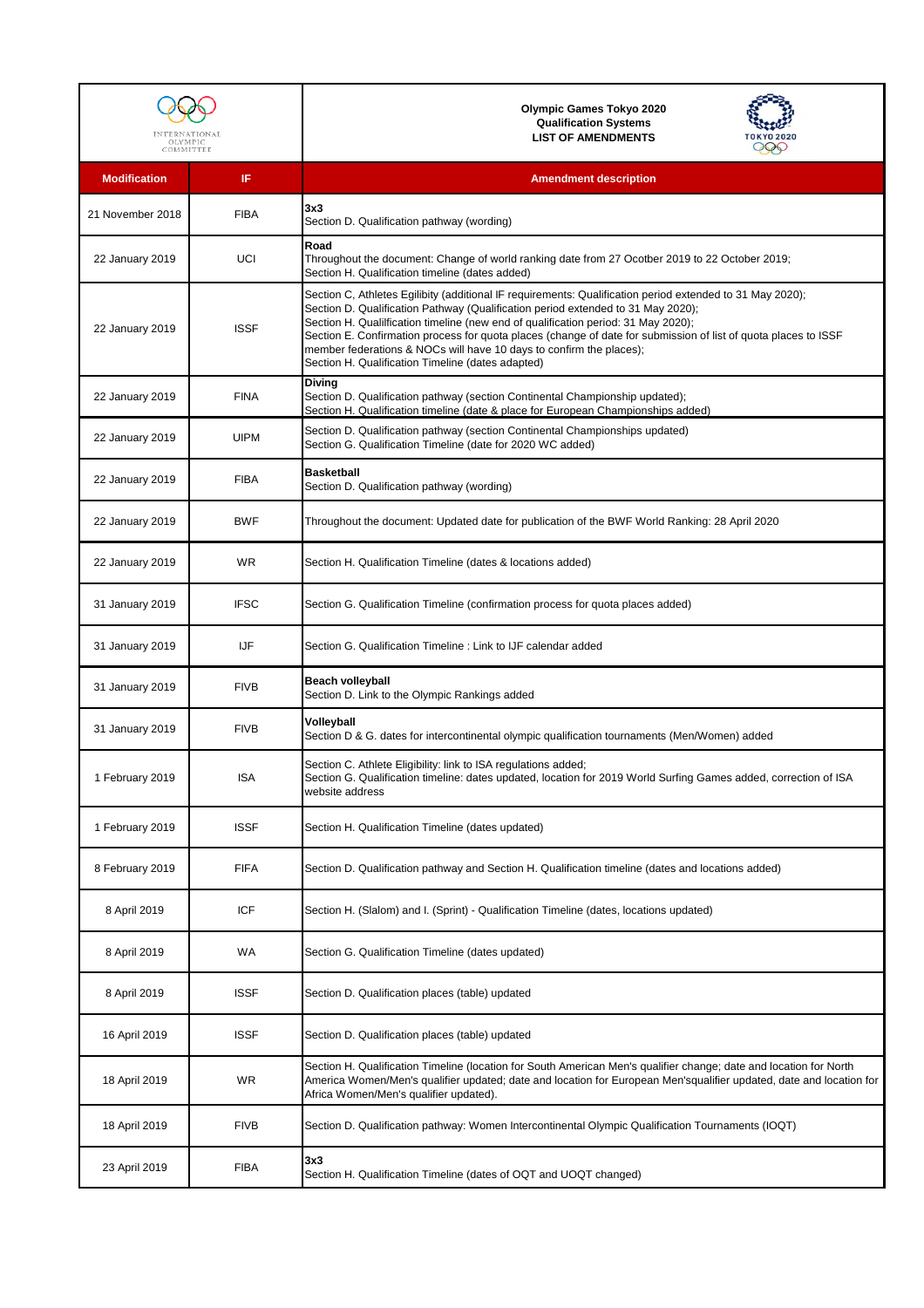| 25 April 2019 | <b>FISA</b>        | Section H. Qualification Timeline (dates updated)                                                                                                                                                                                                                                                                          |
|---------------|--------------------|----------------------------------------------------------------------------------------------------------------------------------------------------------------------------------------------------------------------------------------------------------------------------------------------------------------------------|
| 6 May 2019    | <b>ISSF</b>        | Section H. Qualification Timeline (dates updated)                                                                                                                                                                                                                                                                          |
| 6 May 2019    | <b>UWW</b>         | Section A. Events: Event naming alignment                                                                                                                                                                                                                                                                                  |
| 8 May 2019    | <b>IHF</b>         | Section H. Qualification Timeline: Women's Qualification Event in Africa (date updated)                                                                                                                                                                                                                                    |
| 15 May 2019   | <b>IGF</b>         | Section C. Athlete Eligibility: Additional IF Eligibility Criteria amended<br>Section F. Reallocation of unused quota places: Link updated                                                                                                                                                                                 |
| 15 May 2019   | WT                 | Section D. Qualification pathway (wording)<br>Section E. Confirmation process for quota places (date change)<br>Section F. Reallocation of unused quota place (wording)<br>Section Q. Qualification timeline (dates updated)                                                                                               |
| 20 May 2019   | <b>FIVB</b>        | Section C. Athlete Elegibility: Criteria Ammended. Late Athlete Replacement Policy: NOC's Accreditation Long List<br>date updated.<br>Secion D. Qualification pathway (Olympic Ranking amended)                                                                                                                            |
| 22 May 2019   | <b>FIG</b>         | <b>Artistic Gymnastics</b><br>Section D. Qualification Events: Criteria 2 (wording)                                                                                                                                                                                                                                        |
| 22 May 2019   | <b>FIG</b>         | <b>Trampoline Gymnastics</b><br>Section F. Reallocation of unused qualification places (wording)<br>Section G. Qualification timeline (wording)                                                                                                                                                                            |
| 22 May 2019   | <b>FIG</b>         | <b>Rhytmic Gymnastics</b><br>Section G. Qualification timeline (wording)                                                                                                                                                                                                                                                   |
| 24 May 2019   | <b>UWW</b>         | Section D. and Section G. (locations updated)                                                                                                                                                                                                                                                                              |
| 7 June 2019   | <b>World Skate</b> | Section D. Qualification pathway: wording; link to the World Skate website added;<br>Section D. Qualification places: World Skate World Skateboarding Championship Events, dates updated; Olympic<br>World Skateboarding Rankings points and dates updated<br>Section G. Qualification Timeline (dates and places updated) |
| 11 June 2019  | <b>WR</b>          | Section H. Qualification Timeline: Women's Qualification Event in Africa (date and location added)                                                                                                                                                                                                                         |
| 13 june 2019  | <b>FIVB</b>        | Section D. Qualification pathway: Women Intercontinental Olympic Qualification Tournaments (IOQT). Dates updated<br>(Brazil).<br>Section G. Qualification Timeline. Women Intercontinental Olympic Qualification Tournaments. Date updated.                                                                                |
| 10 May 2019   | <b>FINA</b>        | Swimming<br>Section D. Qualification Pathway: Qualification Events ("Relay-Only Athletes")                                                                                                                                                                                                                                 |
| 10 May 2019   | <b>FINA</b>        | <b>Artistic Swimming</b><br>Section D. Qualification Pathway: Qualification Events (18th FINA World Championships 2019, Gwangju (KOR) -<br>Continental Championships/Host Country)<br>Section G. Qualification Timeline: European Qualification (date and place updated)                                                   |
| 10 May 2019   | <b>FINA</b>        | <b>Water Polo</b><br>Section G. Qualification Timeline: Asian Qualification Tournament (date and place updated)                                                                                                                                                                                                            |
| 10 May 2019   | <b>FINA</b>        | <b>Diving</b><br>Section G. Qualification Timeline: Oceania Diving Championships (date and place updated)                                                                                                                                                                                                                  |
| 18 June 2019  | <b>WA</b>          | Throughout the document: World Archery instead of WA<br>Section E. Confirmation process for quota places (date added)<br>Section G. Qualification Timeline (dates updated)                                                                                                                                                 |
| 18 June 2019  | <b>IWF</b>         | Section B. Athletes quota (wording)<br>Section H. Confirmation process for quota places (link added)<br>Section J. Qualification Timeline (dates and wording updated)                                                                                                                                                      |
| 18 June 2019  | UCI                | Road<br>Section H. Qualification timeline (dates added)                                                                                                                                                                                                                                                                    |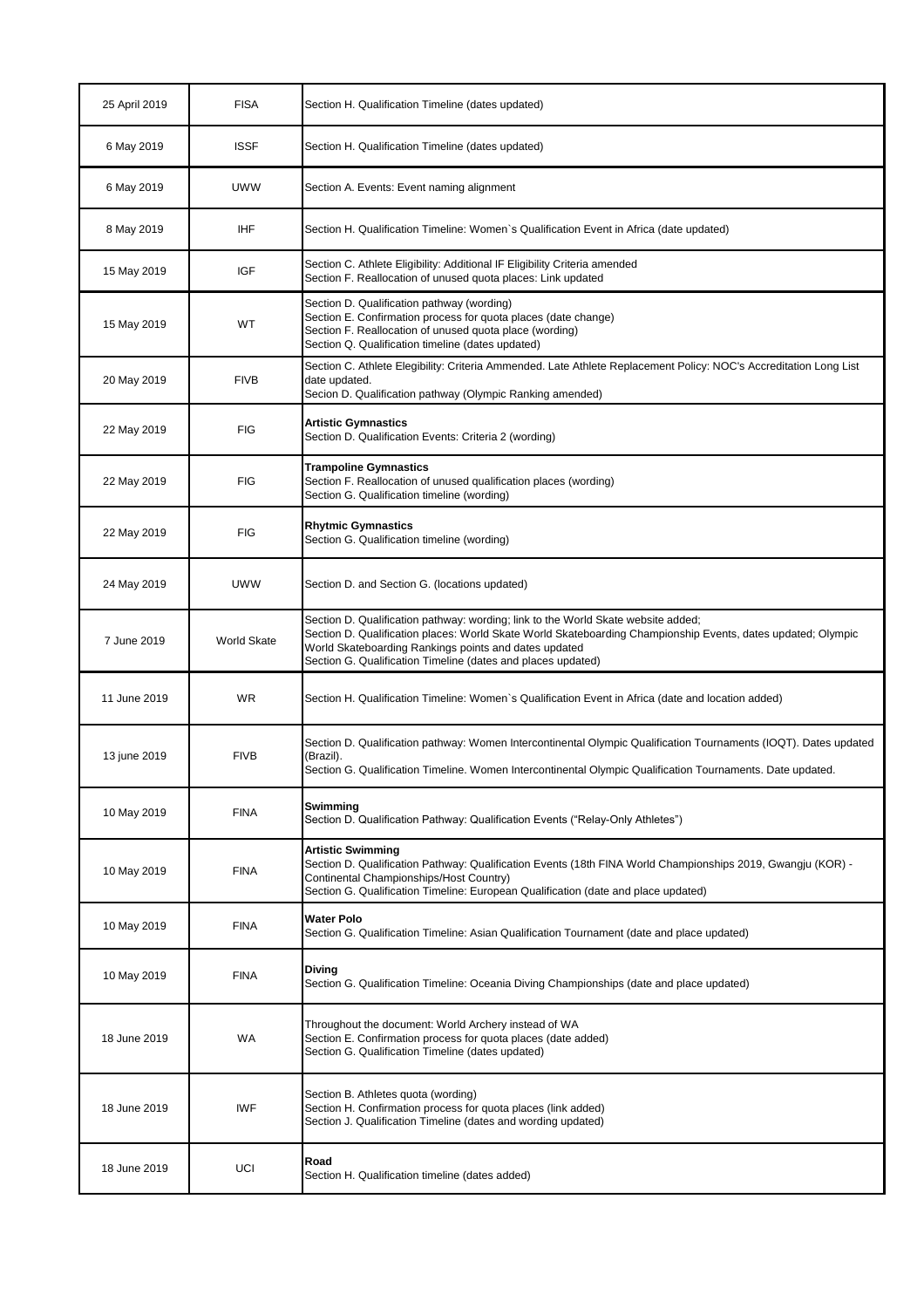| 18 June 2019 | <b>UCI</b>  | <b>Track</b><br>Section H. Qualification timeline (dates added)                                                                                                                                                                                                                                                                                                                                                                                                                                                                                     |
|--------------|-------------|-----------------------------------------------------------------------------------------------------------------------------------------------------------------------------------------------------------------------------------------------------------------------------------------------------------------------------------------------------------------------------------------------------------------------------------------------------------------------------------------------------------------------------------------------------|
| 18 June 2019 | UCI         | <b>Mountain Bike</b><br>Section H. Qualification timeline (dates updated)                                                                                                                                                                                                                                                                                                                                                                                                                                                                           |
| 19 June 2019 | Boxing      | Boxing Qualification System (added)                                                                                                                                                                                                                                                                                                                                                                                                                                                                                                                 |
| 28 June 2019 | <b>WBSC</b> | Section G. Qualification Timeline. Softball Continental Qualification Europe/Africa (dates updated) - Softball<br>Continental Qualification Americas (place updated) - Softball Qualification Asia/Oceania (dates updated).                                                                                                                                                                                                                                                                                                                         |
| 28 June 2019 | <b>IGF</b>  | Section D. Qualification pathways: wording, additional paragraph and year (2020) added<br>Section F. Reallocation of unused quota places: link moved and year (2020) added<br>Section G. Qualification Timeline: two "*" with precisions added                                                                                                                                                                                                                                                                                                      |
| 1 July 2019  | <b>FEI</b>  | <b>Eventing</b><br>Section C. Athletes Eligibility (wording and link added)<br>Section D. Qualification Pathway (qualified NOCs added)<br>Section G. General principles regarding the use of Ap Alternate Athletes (the alternate athlete accreditation category<br>has been changed from P to Ap)<br>Section H. Qualification Timeline (dates and location updated)                                                                                                                                                                                |
| 1 July 2019  | <b>FEI</b>  | <b>Dressage</b><br>Section C. Athletes Eligibility (link added)<br>Section D. Qualification Pathway (qualified NOCs added and individual quota places has been changed)<br>Section G. General principles regarding the use of Ap Alternate Athletes (the alternate athlete accreditation category<br>has been changed from P to Ap)<br>Section H. Qualification Timeline (dates and location updated)                                                                                                                                               |
| 9 July 2019  | <b>FEI</b>  | Jumping<br>Section C. Athletes Eligibility (link added)<br>Section D. Qualification Pathway (qualified NOCs added and Group C has been divided into Group C1 and Group C2,<br>team quota places has been changed)<br>Section G. General principles regarding the use of Ap Alternate Athletes (the alternate athlete accreditation category<br>has been changed from P to Ap)<br>Section H. Qualification Timeline (dates and location updated)<br>Appendix: FEI Olympic Group Qualification Events and FEI Olympic Group Team Reserve List updated |
| 9 July 2019  | <b>WT</b>   | Section B. Athletes quota (WT Olympic Ranking period)                                                                                                                                                                                                                                                                                                                                                                                                                                                                                               |
| 9 July 2019  | <b>ISSF</b> | Section D. Qualification Pathway (table updated with European Olympic Qualification Tournament - Rifle/Pistol)<br>Section H. Qualification Timeline (table updated with European Olympic Qualification Tournament - Rifle/Pistol)                                                                                                                                                                                                                                                                                                                   |
| 15 July 2019 | IJF         | IJF World Ranking List updated to 31 May 2020 over the document<br>Section D. Qualification Pathway<br>Section G. Qualification Timeline (dates updated)                                                                                                                                                                                                                                                                                                                                                                                            |
| 25 July 2019 | <b>FIH</b>  | Section D. Qualification Pathway ((wording).<br>Section H. Qualification Timeline: European Nations Championships (Men and Women) and Olympic Qualification<br>Events, dates updated.                                                                                                                                                                                                                                                                                                                                                               |
| 29 July 2019 | WS          | Annex 1. Hempel Sailing World Cup Genoa (date changed and African Continental Qualification for the Men's One<br>Person Dinghy - Heavy event in the Finn included)                                                                                                                                                                                                                                                                                                                                                                                  |
| 29 July 2019 | <b>IFSC</b> | Section D. Qualification Pathway (Men & Women Qualification Event dates and location update)                                                                                                                                                                                                                                                                                                                                                                                                                                                        |

| 29 July 2019     | <b>UWW</b>  | Section G. (dates and locations updated)                                                                |
|------------------|-------------|---------------------------------------------------------------------------------------------------------|
| 5 August 2019    | <b>IAAF</b> | Athletics Qualification System (added)                                                                  |
| 2 September 2019 | Boxing      | Section D. Qualification Pathway C75<br>Section G. Qualification Timeline (dates and locations updated) |
| 2 September 2019 | <b>FEI</b>  | <b>Dressage</b><br>Section D. Qualification Pathway (qualified NOCs added)                              |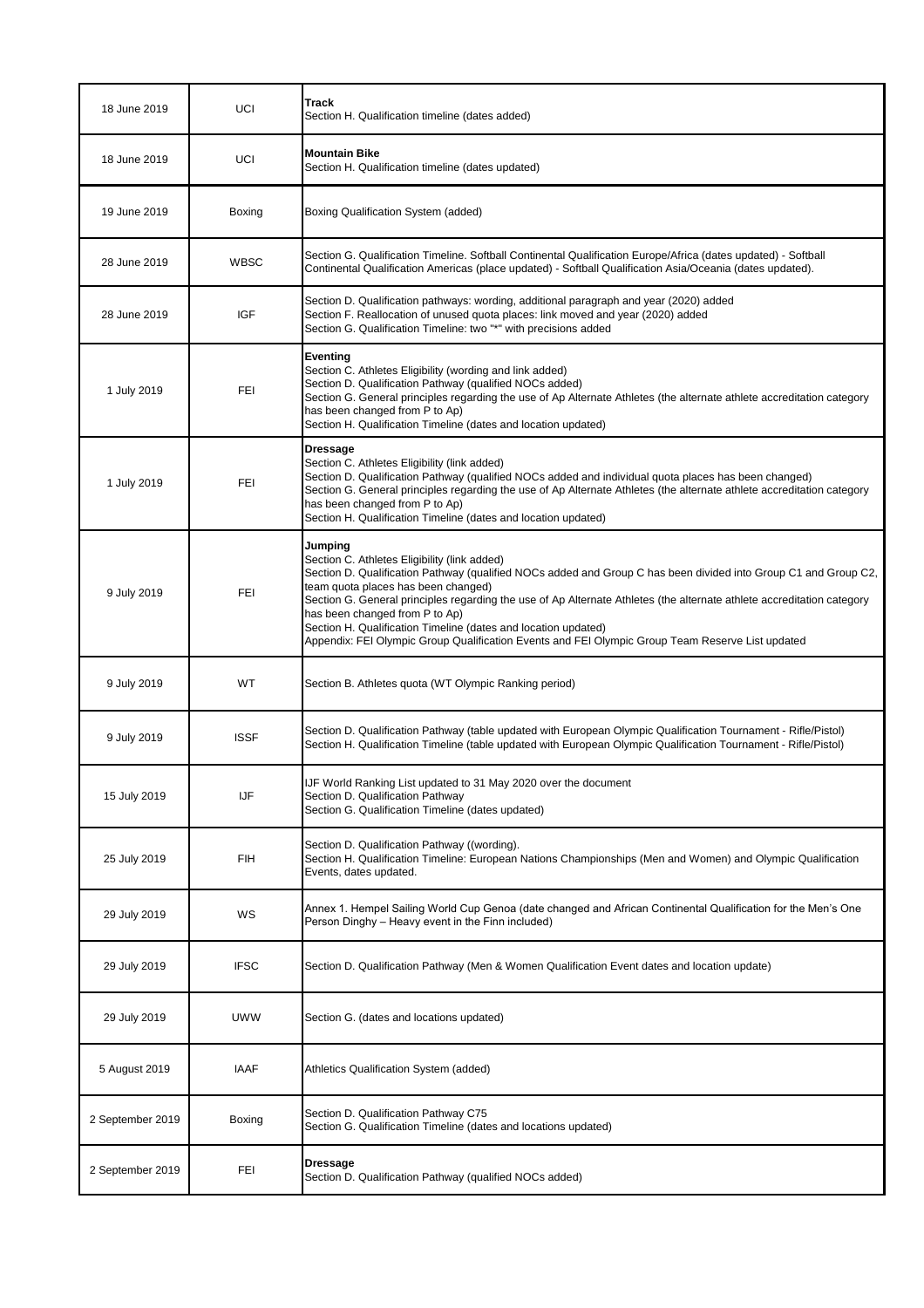| 2 September 2019  | FEI           | Jumping<br>Section D. Qualification Pathway (qualified NOCs added)                                                                                                    |
|-------------------|---------------|-----------------------------------------------------------------------------------------------------------------------------------------------------------------------|
| 2 September 2019  | FEI           | <b>Eventing</b><br>Section D. Qualification Pathway (qualified NOCs added)                                                                                            |
| 3 September 2019  | <b>ISSF</b>   | Section H. Qualification Timelone (African Championship date changed)                                                                                                 |
| 11 September 2019 | <b>FINA</b>   | <b>Diving</b><br>Section G. Qualification Timeline (dates and locations updated)                                                                                      |
| 17 September 2019 | WS            | Annex 1. Date changed for Hempel Sailing World Cup Miami and 2020 Nacra 17 Asian Championship                                                                         |
| 17 September 2019 | <b>ICF</b>    | <b>Canoe Slalom</b><br>Section H. Qualification Timeline (dates and locations updated)<br>Tripartite Commission Invitation Places (dates updated across the document) |
| 19 September 2019 | <b>FIVB</b>   | Section D. Qualification Pathway - Continental Olympic Qualification Tournaments, location and dates added.                                                           |
| 24 September 2019 | <b>UIPM</b>   | Section G. Qualification Timeline (dates and locations updated)<br>Tripartite Commission Invitation Places (dates updated across the document)                        |
| 27 September 2019 | <b>ITU</b>    | Section G. Qualification Timeline (dates and locations updated)<br>Tripartite Commission Invitation Places (dates updated across the document)                        |
| 1 October 2019    | <b>Boxing</b> | Section G. Qualification Timeline (dates updated)<br>Tripartite Commission Invitation Places (dates updated across the document)                                      |
| 15 October 2019   | <b>FIFA</b>   | Section D. Qualification Pathway (Qualification Events - dates and locations updated)<br>Section H. Qualification Timeline (dates and locations updated)              |
| 18 October 2019   | <b>FINA</b>   | <b>Marathon Swimming</b><br>Section G. Qualification Timeline (dates and locations updated)                                                                           |
| 22 October 2019   | WS            | Annex 1. 2020 RSX World Championships location changed<br>Section G. Qualification Timeline (dates and wording updated)                                               |
| 30 October 2019   | <b>FIVB</b>   | Section D. Qualification Pathway (Qualification Events - dates and locations updated)<br>Section G. Qualification Timeline (dates and wording updated)                |
| 30 October 2019   | <b>FEI</b>    | <b>Eventing</b><br>Section D. Qualification Pathway (qualified NOC added)                                                                                             |
| 30 October 2019   | FEI           | Jumping<br>Section D. Qualification Pathway (qualified NOCs added)                                                                                                    |
| 30 October 2019   | <b>FEI</b>    | <b>Dressage</b><br>Section D. Qualification Pathway (qualified NOC added)<br>Section H. Qualification Timeline (dates and locations updated)                          |
| 11 November 2019  | UCI           | Road<br>Section D. Qualification Pathway (Minimum allocation per continent for Women's competition corrected - only French<br>Version)                                |
| 22 November 2019  | <b>Boxing</b> | Event Regulations (link added across the document)                                                                                                                    |

| 25 November 2019 | <b>FIVB</b> | Section D. Qualification Pathway (CSV Olympic Qualification Tournament - date updated)                                                          |
|------------------|-------------|-------------------------------------------------------------------------------------------------------------------------------------------------|
| 25 November 2019 | <b>WT</b>   | Section G. Qualification Timeline (European Qualification Tournament - date updated)                                                            |
| 26 November 2019 | <b>IFSC</b> | Section D. Qualification Pathway (D.2. IFSC Combined Qualifier 2019, quota places updated)<br>Section G. Qualification Timeline (dates updated) |
| 2 December 2019  | <b>ICF</b>  | Section I. Qualification Timeline (Location for Pan American Continental Qualifying Event updated)                                              |